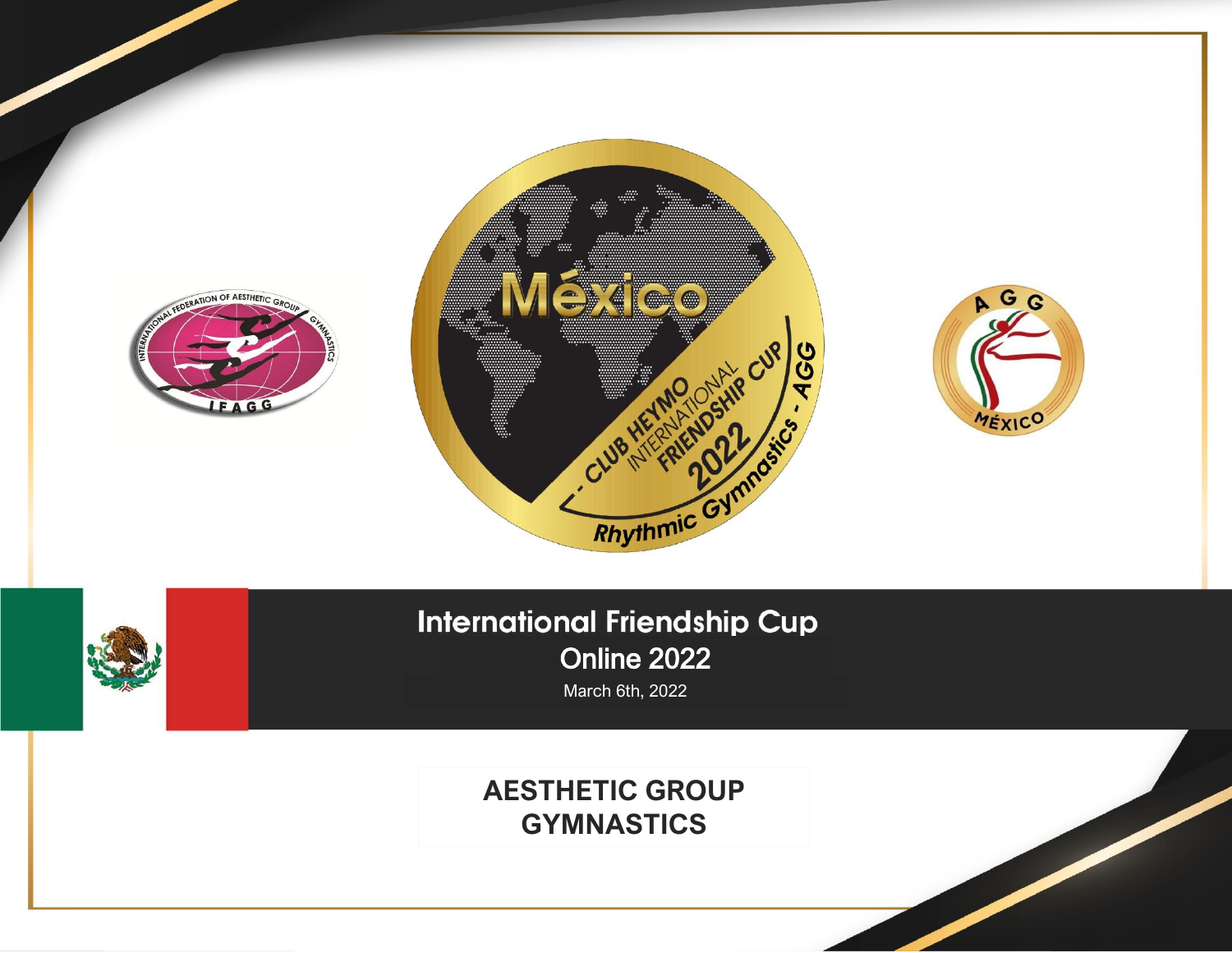With the purpose of motivate and continue with the technical advances of the school and competitive level gymnasts, Club HEYMO invitess every Club to our 2nd International Competition

International Friendship Cup Online 2022

This competition will be divided in two modalities of choice:

Online live competition: Gymnasts will join the zoom platform and compete live from their gym or home (their music and photo must be uploaded to the Google Drive platform, the link will be given when the registration and payment are complete)

Online video competition: Coaches must upload the videos of their gymnasts to the Google Drive platform, the link will be given when the registration and payment are complete. The video must be recorded in a horizontal position and on one take, without cuts.

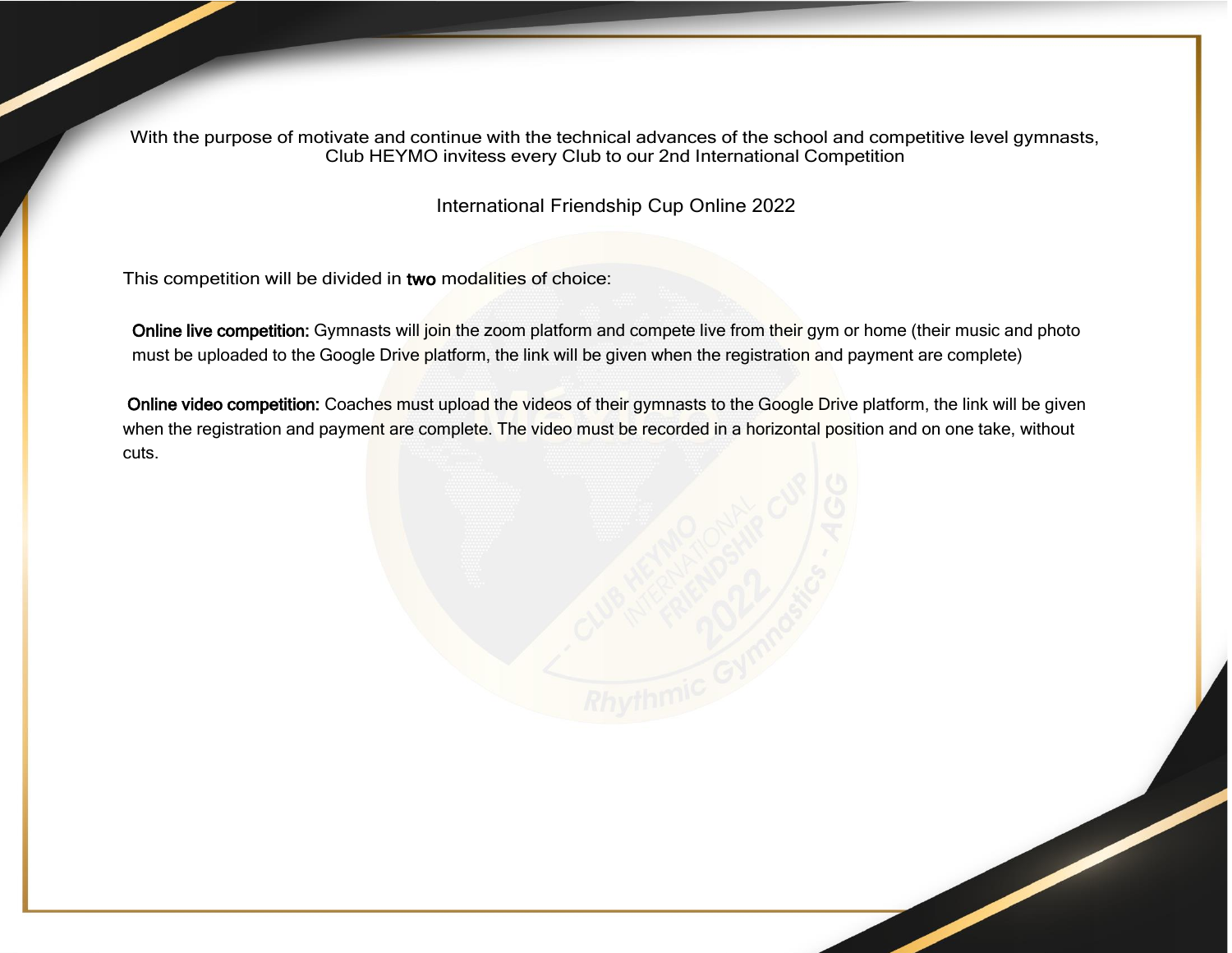## **GENERAL BASES**

| ORGANIZING COMMITTEE | Club HEYMO<br>Mérida, Yucatán, México<br><b>Contact Information</b><br>Heidy Ortega Rosado<br>Mónica Ortega Rosado<br>+52 9991211571<br>+52 9993690247<br>WhatsApp +52 9993507662<br>Link: https://wa.link/32f00j                                                                                                                                                        |  |
|----------------------|--------------------------------------------------------------------------------------------------------------------------------------------------------------------------------------------------------------------------------------------------------------------------------------------------------------------------------------------------------------------------|--|
| <b>MODALITIES</b>    | Online live<br>$\bullet$<br>Online video:<br>- Due date for sending videos: March 2nd, 2022                                                                                                                                                                                                                                                                              |  |
| <b>DATES</b>         | March 6th, 2022                                                                                                                                                                                                                                                                                                                                                          |  |
| <b>REGISTRATION</b>  | <b>REGISTRATION THROUGH THE PLATFORM KSIS. Link:</b><br>http://rgform.eu/menu.php?akcia=NP&id prop=3427<br>REGISTRATION CLOSURE February 27th, 2022 (clubs that have already<br>participated in previous occasions, they have the same username and password,<br>if not remembered, contact the organizing committee)<br>SENDING MUSIC / VIDEOS / PHOTOS March 2nd, 2022 |  |
| COST                 | <b>Online Competition</b><br>\$130 USD<br>Per team<br>(This does not include medal shipping)                                                                                                                                                                                                                                                                             |  |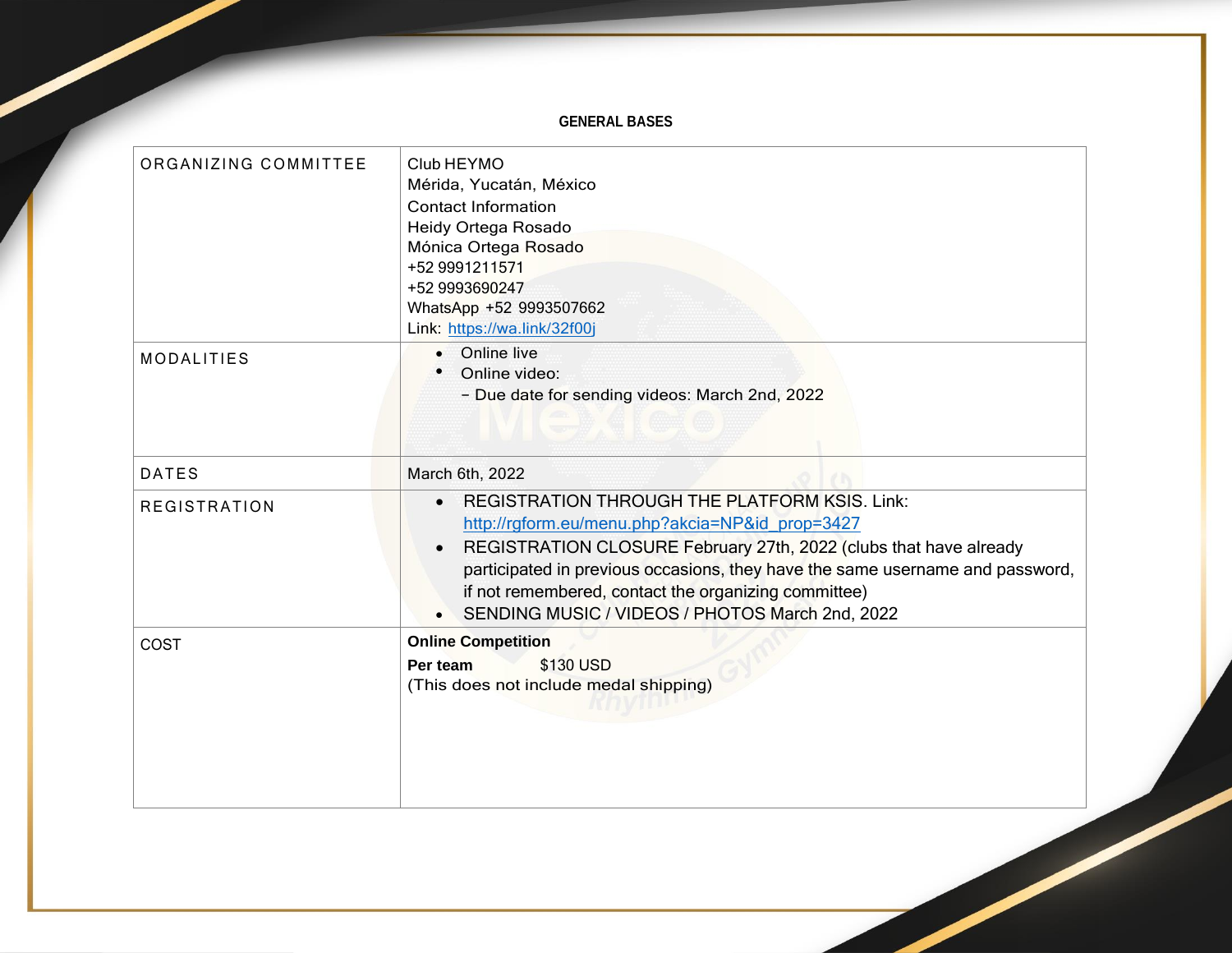| <b>PAYMENT</b>         | International The invoice with the corresponding data will be sent upon receipt of your                                                            |
|------------------------|----------------------------------------------------------------------------------------------------------------------------------------------------|
|                        | Registration.                                                                                                                                      |
|                        |                                                                                                                                                    |
|                        | DATA FOR BANK TRANSFER                                                                                                                             |
|                        | NAME: Heidy Verónica de Guadalupe Ortega Rosado                                                                                                    |
|                        | <b>BANK. BBVA Bancomer</b>                                                                                                                         |
|                        | ACCOUNT NUMBER: 0195547695                                                                                                                         |
|                        | CLABE ACCOUNT 012910001955476950                                                                                                                   |
|                        | SWIFT CODE BCMRMXMMPYM                                                                                                                             |
|                        |                                                                                                                                                    |
| <b>AWARD CEREMONY</b>  | All ONLINE participation gymnasts will receive a participation diploma and medal (paying shipping costs)                                           |
| MUSIC AND VIDEO        | Coaches will upload to the Google Drive platform the music and/or videos.<br>The link will be given to you at the moment you complete the payment. |
| <b>MEDALS SHIPPING</b> | International clubs and schools: the shipping and custom expenses run by each<br>person.                                                           |